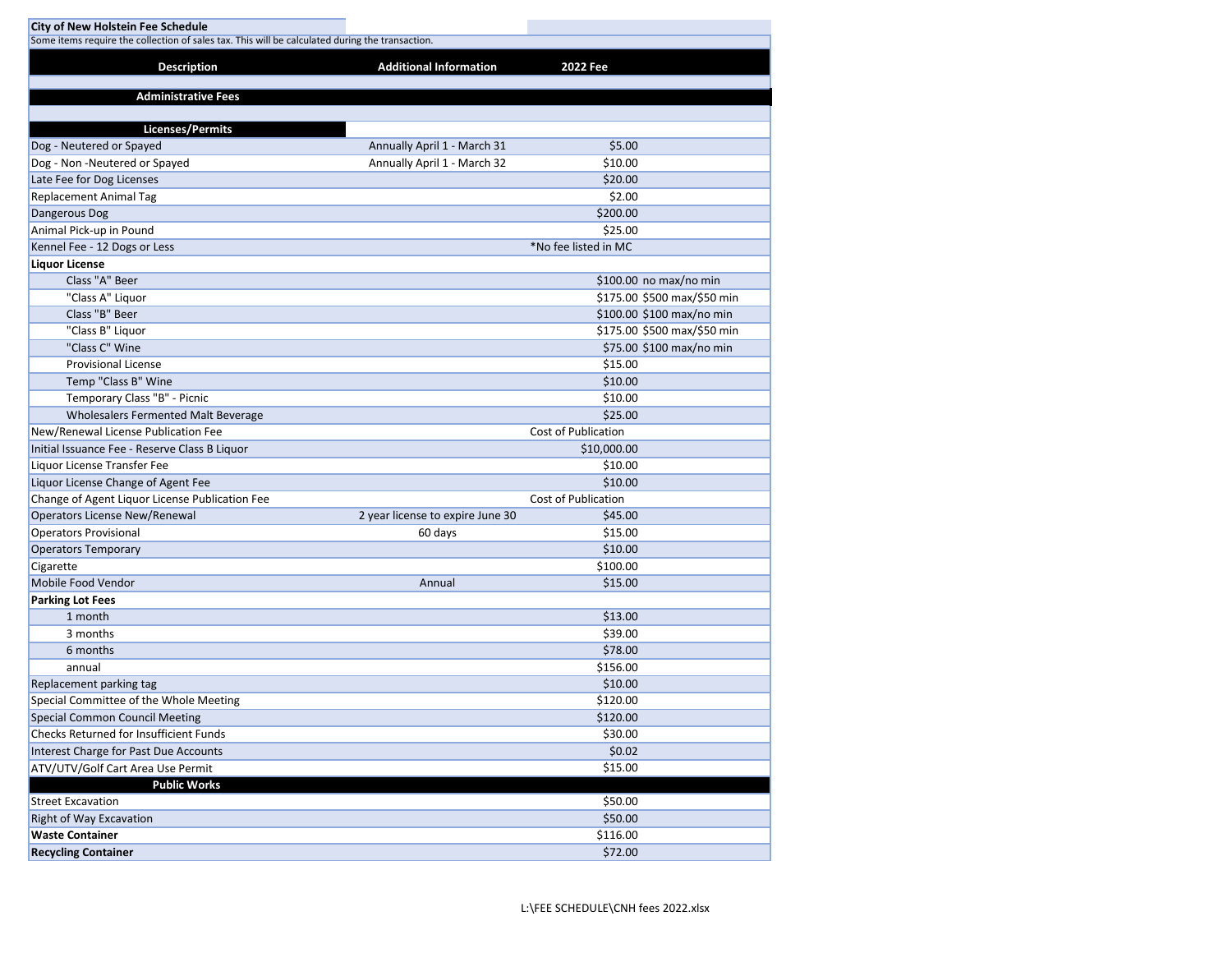| <b>Description</b>                                | <b>Additional Information</b><br>2022 Fee |
|---------------------------------------------------|-------------------------------------------|
| <b>Weed Cutting Charges</b>                       |                                           |
| 1st Offense                                       | $$40 + cost to cut$                       |
| 2nd Offense                                       | $$177 + cost to cut$                      |
| 3rd Offense                                       | $$209 + cost to cut$                      |
| 4th Offense                                       | $$240 + cost to cut$                      |
| <b>Snow Removal Charges</b>                       |                                           |
| 1st Offense                                       | $$40 + cost to cut$                       |
| 2nd Offense                                       | $$177 + cost to cut$                      |
| 3rd Offense                                       | $$209 + cost to cut$                      |
| 4th Offense                                       | $$240 + cost to cut$                      |
| Placing Building Materials in the Street/Dumpster | \$25.00                                   |
| <b>Moving Buildings</b>                           | Actual cost of City Personnel & Materials |
| <b>Compost Non-Resident Fee</b>                   | \$325.00                                  |
| <b>Compost Contractor Fee</b>                     | \$325.00                                  |
| Replacement Contractor Tag                        | \$10.00                                   |
| <b>Protective Service Fees</b>                    |                                           |
| <b>Fire Inspection Costs</b>                      |                                           |
| 1st Inspection                                    | \$0.00                                    |
| 1st Reinspection                                  | \$0.00                                    |
| 2nd Reinspection                                  | \$50.00                                   |
| 3rd Reinspection                                  | \$100.00                                  |
| <b>Bike License</b>                               | \$5.00                                    |
| Lost Bike License                                 | \$1.00                                    |
| Peddler/Direct Seller                             | \$50.00                                   |
| <b>Inspections/Zoning Department Fees</b>         |                                           |
| <b>Building Permit</b>                            | \$4 pr \$1,000 min \$20                   |
| Sign Permit                                       | \$4 pr \$1,000 min \$20                   |
| Work Started Before Permit Issued                 | Double Permit Cost                        |
| <b>Conditional Use</b>                            | \$200.00                                  |
| Rezoning                                          | \$250.00                                  |
| Zoning Verification Letter                        | \$30.00                                   |
| Special Assessment Letter 7 day service           | \$25.00                                   |
| Special Assessment Letter same day service        | \$35.00                                   |
| Variance                                          | \$350.00                                  |
| Vacate City Right of Way or other property        | \$75.00                                   |
| <b>Annexation Fee</b>                             | \$250.00                                  |
| Certified Survey Map Review                       | \$50 per lot                              |
| <b>Razing Building</b>                            | \$.05 per sq ft, min. \$75                |
| <b>Planned Unit Development</b>                   |                                           |
| Preliminary                                       | \$150.00                                  |
| Development Plan                                  | \$200.00                                  |
| Ordinance                                         | \$200.00                                  |
| Final Plat Review/CSM                             | \$10.00                                   |
| <b>Final Plat Reapplication Fee</b>               | \$10.00                                   |
| Filing Appeal with Board of Appeals               | \$40.00                                   |
| <b>Land Division Fees</b>                         | \$40.00                                   |
| <b>Combining Parcel</b>                           | \$40.00                                   |
| <b>Erosion Control Review</b>                     | \$40.00                                   |